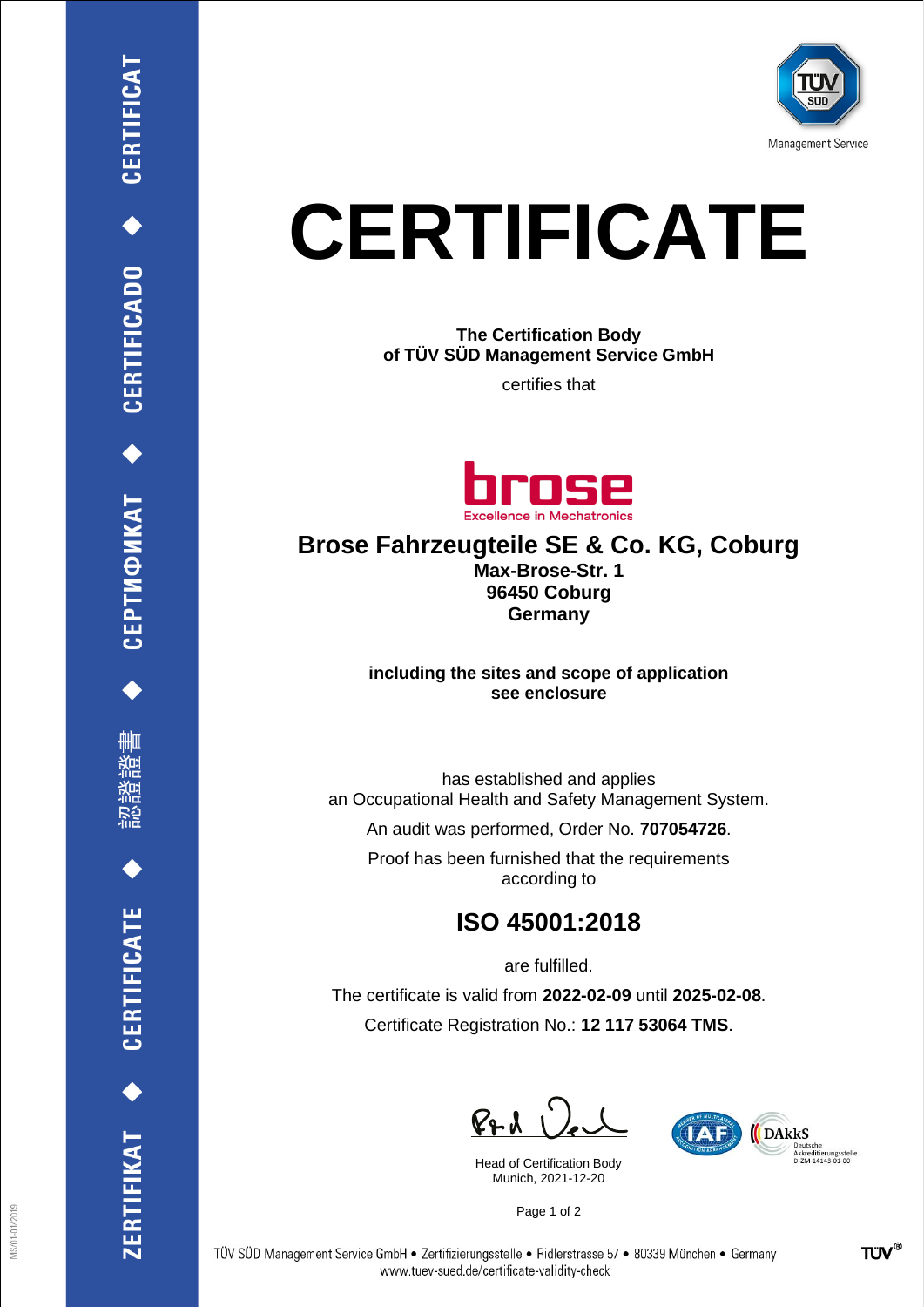





### **Enclosure of Certificate Registration No.: 12 117 53064 TMS**

| <b>Sites</b>                                                                                                                |            | <b>Scope of application</b>                                                                                                                                                                                                                          |
|-----------------------------------------------------------------------------------------------------------------------------|------------|------------------------------------------------------------------------------------------------------------------------------------------------------------------------------------------------------------------------------------------------------|
| Brose Fahrzeugteile SE & Co. KG, Coburg<br>Max-Brose-Str. 1<br>96450 Coburg, Germany                                        | COB        | Central intragroup control and administration.<br>To which belongs the Group Management Board<br>and the central departments:<br>Purchasing, Quality, Production Technology,<br>Facility Planning, Human Resources,<br>Controlling and Communication |
| Brose Fahrzeugteile SE & Co. KG, Coburg<br>Max-Brose-Str. 1<br>96450 Coburg, Germany                                        | COB        | Development, manufacturing and Sales of<br>seat adjuster systems and mechatronic systems<br>for the automotive industrie                                                                                                                             |
| Brose Bratislava spol s.r.o.<br>Priemyselny park Lozorno 1006<br>90055 Lozorno, Slovak Republic                             | <b>BRA</b> | Manufacture of<br>window regulators and door systems<br>for the automotive industry                                                                                                                                                                  |
| Brose Schließsysteme GmbH & Co.<br>Kommanditgesellschaft, Wuppertal<br>Otto-Hahn-Str. 34<br>42369 Wuppertal, Germany        | <b>WUP</b> | Development, production and sales of<br>closure systems and door drives<br>for the automotive industry                                                                                                                                               |
| Brose Fahrzeugteile SE & Co.<br>Kommanditgesellschaft, Coburg<br>Brückenstraße 25<br>96271 Grub am Forst, Germany           | <b>COB</b> | Testing                                                                                                                                                                                                                                              |
| Brose Fahrzeugteile SE & Co.<br>Kommanditgesellschaft, Coburg<br>Alte Schloßstr. 32<br>96253 Untersiemau-Scherneck, Germany | <b>COB</b> | Manufacturing of components,<br>seat adjusters systems, mechatronic systems and<br>additive manufacturing of series and<br>prototypes for the automotive Industry                                                                                    |
| Brose Fahrzeugteile GmbH & Co.<br>Kommanditgesellschaft, Berlin<br>Sickingenstr. 29-38<br>10553 Berlin, Germany             | <b>BER</b> | Manufacture of<br>heating - and radiator fan modules<br>for the automotive industry                                                                                                                                                                  |
| Brose Fahrzeugteile SE & Co.<br>Kommanditgesellschaft, Würzburg<br>Ohmstr. 2a<br>97076 Würzburg, Germany                    | <b>WBG</b> | Development, production and sales of<br>electric motors and radiator fan modules<br>for the automotive industry                                                                                                                                      |
| <b>Brose Limited</b><br>Colliery Lane Exhall<br>Coventry CV7 9NW, United Kingdom                                            | COV        | Pre-fabrication, manufacture assembly<br>and supply of window regulators,<br>closure systems and seat adjuster systems<br>for the automotive industry                                                                                                |
| <b>Brose Limited</b><br><b>Foleshill Enterprise Park</b><br>Courtaulds Way<br>Coventry CV6 5NH, United Kingdom              | COV        | Pre-fabrication, manufacture assembly<br>and supply of window regulators,<br>closure systems and seat adjuster systems<br>for the automotive industry                                                                                                |

 $PAU$ 

Head of Certification Body Munich, 2021-12-20



Page 2 of 4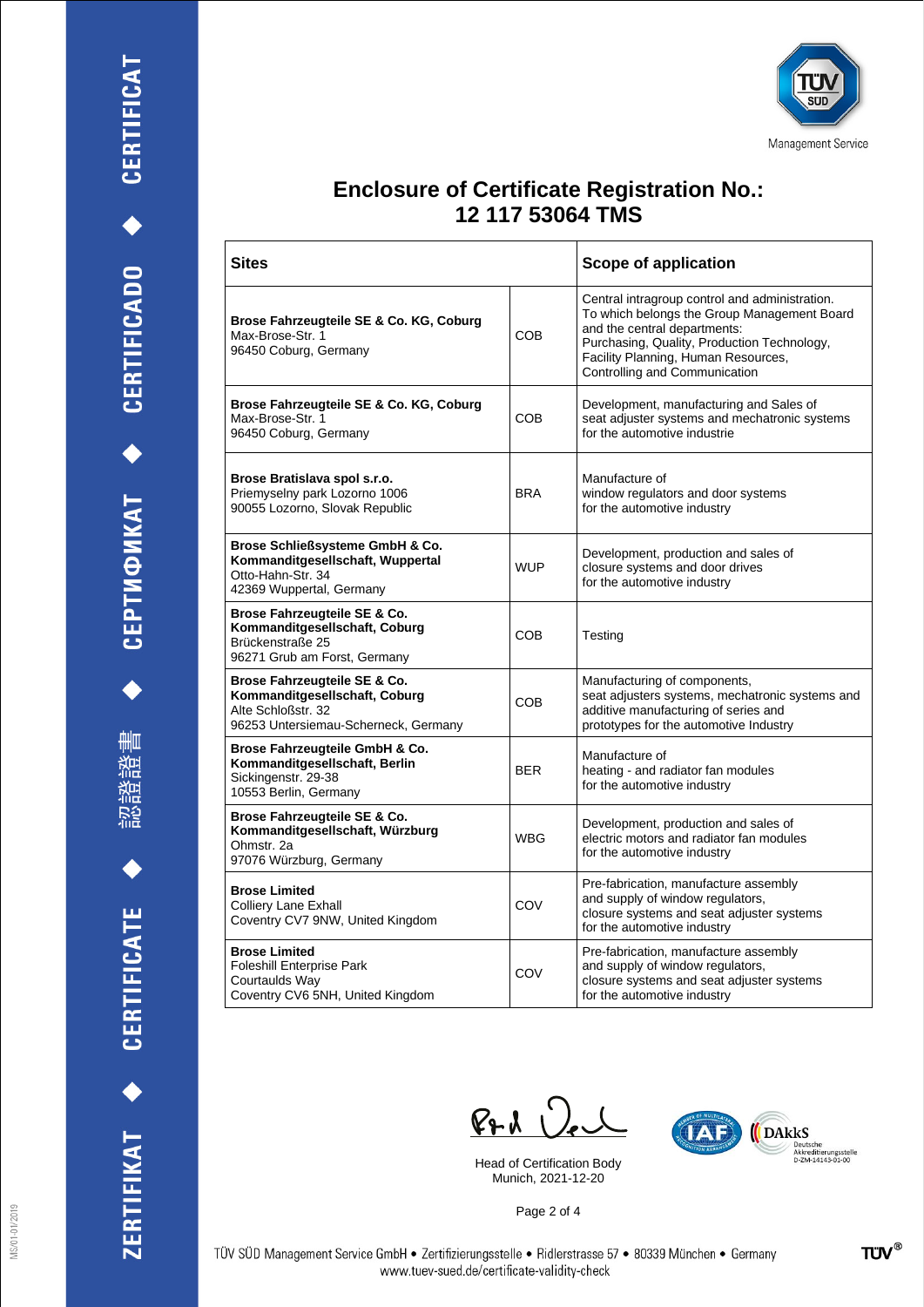





#### **Enclosure of Certificate Registration No.: 12 117 53064 TMS**

| <b>Sites</b>                                                                                                                                                                    |            | <b>Scope of application</b>                                                                                                                                              |
|---------------------------------------------------------------------------------------------------------------------------------------------------------------------------------|------------|--------------------------------------------------------------------------------------------------------------------------------------------------------------------------|
| Brose Sistemas de Fechaduras para Automóveis,<br>Unipessoal Lda. Zim do Lajedo<br>Rua Max Brose 38<br>3465-158 Santiago de Besteiros / Tondela, Portugal                        | <b>TON</b> | Manufacture of closure systems,<br>window regulators and door drives<br>for the automotive industry                                                                      |
| Brose CZ spol. s r.o.<br>Průmyslový park 302<br>742 21 Kopřivnice, Czech Republic                                                                                               | OST        | Design and manufacture and pre-fabrication<br>of electric drives, seat adjuster systems<br>and components of these for<br>the automotive industry                        |
| Brose CZ spol. s r.o.<br>1. máje 2636<br>756 61 Roznov pod Radhostem,<br>Czech Republic                                                                                         | OST        | Design and manufacture and pre-fabrication of<br>closure systems and components of<br>these for the automotive industry                                                  |
| Brose Tuscaloosa, Inc.<br>10100 Brose Drive<br>Vance, AL 35490, USA                                                                                                             | <b>TUS</b> | Design and manufacturing of<br>door systems, seat adjuster systems and<br>mechatronic components                                                                         |
| Brose México, S.A. de C.V.<br>Av. de la Corte No 4<br>Parque Industrial El Marqués<br>El Marqués, Querétaro C.P. 76246, Mexico                                                  | QUE        | Design and manufacture of<br>electric motors, door systems and<br>seat components for the automotive industry                                                            |
| Brose México, S.A. de C.V.<br>Calle 2 No 7<br>Fraccionamiento Industrial Benito Juárez<br>Querétaro, Querétaro C.P. 76120, Mexico                                               | <b>QUB</b> | Design and manufacture of<br>window regulators, closure systems<br>and door modules for the<br>automotive industry                                                       |
| <b>Brose Changchun Automotive</b><br>Systems Co., Ltd.<br>Wenzhou Street Economical Technological<br>Development Zone No. 1177<br>Changchun, P.R. China<br>Postleitzahl: 130033 | <b>CHA</b> | Manufacture of window Regulators,<br>door systems, closure systems,<br>seat adjuster systems, motor drive systems<br>and display adjuster for the<br>automotive industry |
| Brose do Brasil Ltda.<br>Rodovia BR 101/Norte, s/nº,<br>km 13/15 Galpão Supplier Park 12 Cj. 02<br>Cep 55900-000 Goiana<br>Brazil                                               | GOI        | Design and manufacturing of<br>door systems and cooling fan modules<br>for the automotive industry                                                                       |
| Brose Fahrzeugteile SE & Co.<br>Kommanditgesellschaft, Bamberg<br>Max-Brose-Straße 2<br>96103 Hallstadt, Germany                                                                | <b>HAL</b> | Pre-fabrication, design,<br>manufacture and sales of window regulators,<br>door systems, electric drives<br>and electronic control units<br>for the automotive industry  |

 $PAU$ 

Head of Certification Body Munich, 2021-12-20



Page 3 of 4